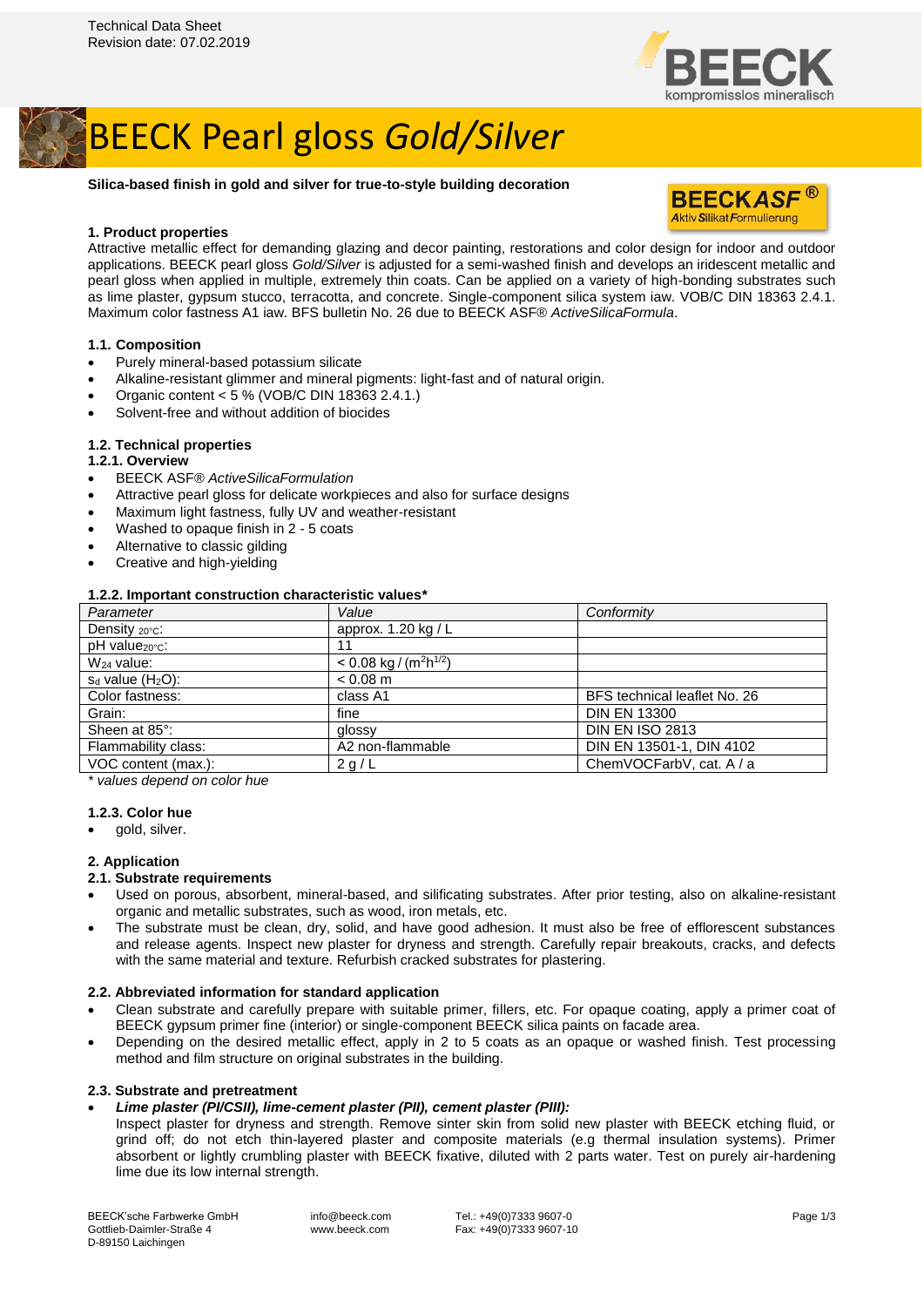

## BEECK Pearl gloss *Gold/Silver*

## • *Natural stone, kiln brick, unglazed terracotta, lime sandstone, concrete:*

Clean thoroughly, inspect for moisture damage, salt stains, and leeching, repair defective joints. Apply an initial coat of BEECK fixative on absorbent substrates, diluted with 2 parts water. Saturate sightly leeching substrates and highly-absorbent substrates with BEECK silan primer. Follow factory instructions to clean exterior concrete with high pressure water jet and BEECK formwork oil remover, then rinse with clear water. Also clean the interior with BEECK formwork oil remover, followed by rinsing with clear water. Wetting test with clear water.

- *Mineral-based old paint:* Clean and brush. Completely remove film-forming, cracked, and poorly adhering old paint. Primer absorbent, chalking, or crumbling surfaces with BEECK fixative, diluted with 2 parts water.
- *Unsuited substrates* include horizontal or inclined, weather-exposed, poorly adhering, leeching, or alkalinesensitive substrates, and non-bonding old paint.
- *Deficient substrates* call for a differentiated approach. Apply protective rendering on surfaces and base areas with evidence of salt and moisture damage.

## **2.4. Processing instructions**

## **2.4.1. General instructions**

Verify substrate suitability as defined by VOB (see 2.1. and 2.3.). Note absorption capacity, strength, and texture of the relevant substrate. Test demanding and critical surfaces. Ensure qualified processing.

- Carefully cover and protect untreated surfaces, in particular glass, ceramics, window sills, expansion joints, paint coats and anodized finishes against overspray.
- Supply personal protective gear.
- Paint self-contained surfaces exclusively with containers from the same manufacturing batch.
- Prior to use, thoroughly stir BEECK pearl gloss *Gold/Silver*, continue mixing occasionally while processing.
- Do not process in wet conditions or frost risk, on heated surfaces, or in full sun.
- Minimum processing temperature: +8°C
- Drying time: no less than 8 hours per coat
- Protect fresh coats against rain and full sun; hang scaffolding screen.

## **2.4.2. Application**

BEECK pearl gloss *Gold/Silver* permits a wide range of creative uses – full-surface wall and facade finishes, delicate deco painting, and craftsmanship-based embellishment methods, either as glazing or opaque finishes and on various substrates; a standardized processing method can therefore not be defined.

The following instructions are general in nature and must be tested on original substrates in the building.

#### • *Applied with brush, whitewash brush, oval glazing brush, or roller:*

- Suited for tools with uniform pattern.
- Avoid roller edges, overlaps, and drying, e.g. along scaffolding levels.
- Blend in with the surface by feathering edges wet-on-wet.
- Coat in random pattern, or alternating in vertical and horizontal passes for opaque coating.
- Coats:

Depending on the desired design (opaque or washed), approx. 2 - 5 extremely thin coats with a minimum drying time of 8 hours between coats. Process undiluted or premixed for brushing with a mixture of BEECK fixative and water at 1:1 ratio. For washed finish, dilute with a mixture of BEECK fixative and water at 1:1 ratio.

#### • *Spray method (airbrush, high and low pressure, airmix, airless):*

- Product must be screened prior to use. Airless: nozzle: 0.79 mm / 0.031".
- Depending on desired design apply one tack coat or a thin opaque coat in approx. 2 to 5 coats, with at least 8 hours of drying time between each coat. If needed, blend in evenly with brush or roller.
- As additive with metallic effect in single-component BEECK silica paints and glazes: Stir BEECK pearl gloss *Gold/Silver*, then mix in with silica paint using electrical agitator. Dilute and adjust for brushing with BEECK fixative as needed. Test mixing ratios and processing methods based on test surface on original substrates in the building.

#### **3. Yield and container sizes**

The approximate yield is 0.05 L BEECK pearl gloss *Gold/Silver* per m² and coat as an opaque finish. Determine the number of coats and dilution on original substrates in the building. *Container sizes:* 0.25 L / 1 L / 5 L

#### **4. Cleaning**

Thoroughly clean equipment, tools, and soiled clothing with water immediately after use.

#### **5. Storage**

Minimum shelf life: 12 month when BEECK pearl gloss *Gold/Silver* is stored cool and frost-free.

BEECK'sche Farbwerke GmbH Gottlieb-Daimler-Straße 4 D-89150 Laichingen

info@beeck.com www.beeck.com Tel.: +49(0)7333 9607-0 Fax: +49(0)7333 9607-10